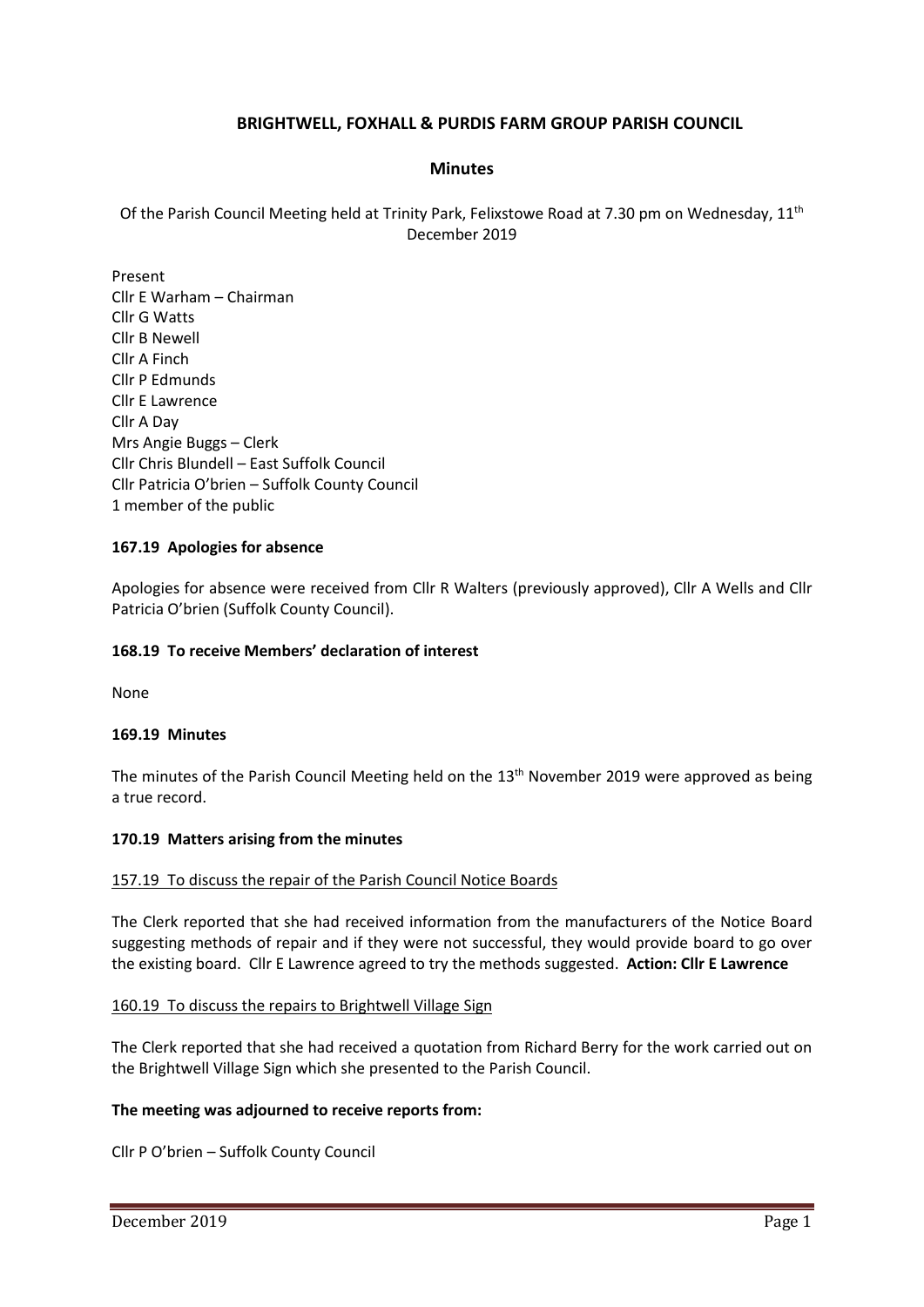Domestic abuse has become a major priority throughout the country and on 25 November, the annual White Ribbon Campaign to stop domestic violence was launched. The campaign runs until 10 December 2019.

By wearing a white ribbon, supporters can make it clear that domestic violence and abuse against women should never be condoned.

Paddy and Scott's Coffee have teamed up with a range of partners, including Suffolk Constabulary and Suffolk County Council, to support this year's campaign.

Reporting domestic violence incidents to Suffolk police has increased over several years with more than 10,000 reports of domestic abuse over the past 12 months.

Victims of domestic violence and abuse can call the 24-hour National Domestic Violence Freephone Helpline 0808 2000 247

From the end of January 2020, the long-delayed transfer of civil parking enforcement from the police to the local authorities is expected to take place.

Parking fines will be the same across the whole of Suffolk from early next year, when stronger enforcement is set to take place.

This means each council will be responsible for issuing parking fines, warnings and notices in their area. It is expected that once the powers transfer councils will be able to crackdown harder, than the police, on poor parking. A consistent approach is being planned for the whole county, meaning fines will be the same, regardless of which authority manages parking in that area.

The Stars of Suffolk Awards held on 7 November 2019 was launched 12 years ago and honours the county's bravest, dedicated and caring individuals.

Hundreds of nominations were put forward, before the final 46 men, women, organisations were selected as finalists in the 13 categories.

A review is taking place into the implementation of the new school travel policy.

The review, which is being headed up by Chief Fire Officer Mark Hardingham, will be delivered in two phases. In phase one the group will analyse a wide range of evidence from stakeholders using various approaches including: data analysis, document research, appeals evidence and outcomes, stakeholder group discussions, written statements and one-to-one interviews. The findings will then be put together in a report.

In the second phase, the report will be reviewed. This may well lead to further work on changes to the implementation of the current School Travel Policy, or to elements of the Policy itself to ensure it operates more efficiently.

Cllr C Blundell – East Suffolk Council

#### An update: East Suffolk Council's new business plan

Work is to continue on the new strategic plan for East Suffolk Council following the Hothouse sessions at BT Adastral Park.

Back in October, East Suffolk staff and councillors together helped to develop and deliver a brandnew strategic plan using the "Hothouse" facilities at BT Adastral Park. The innovative BT Hothouse concept created a unique environment where, council colleagues with knowledge and skills across a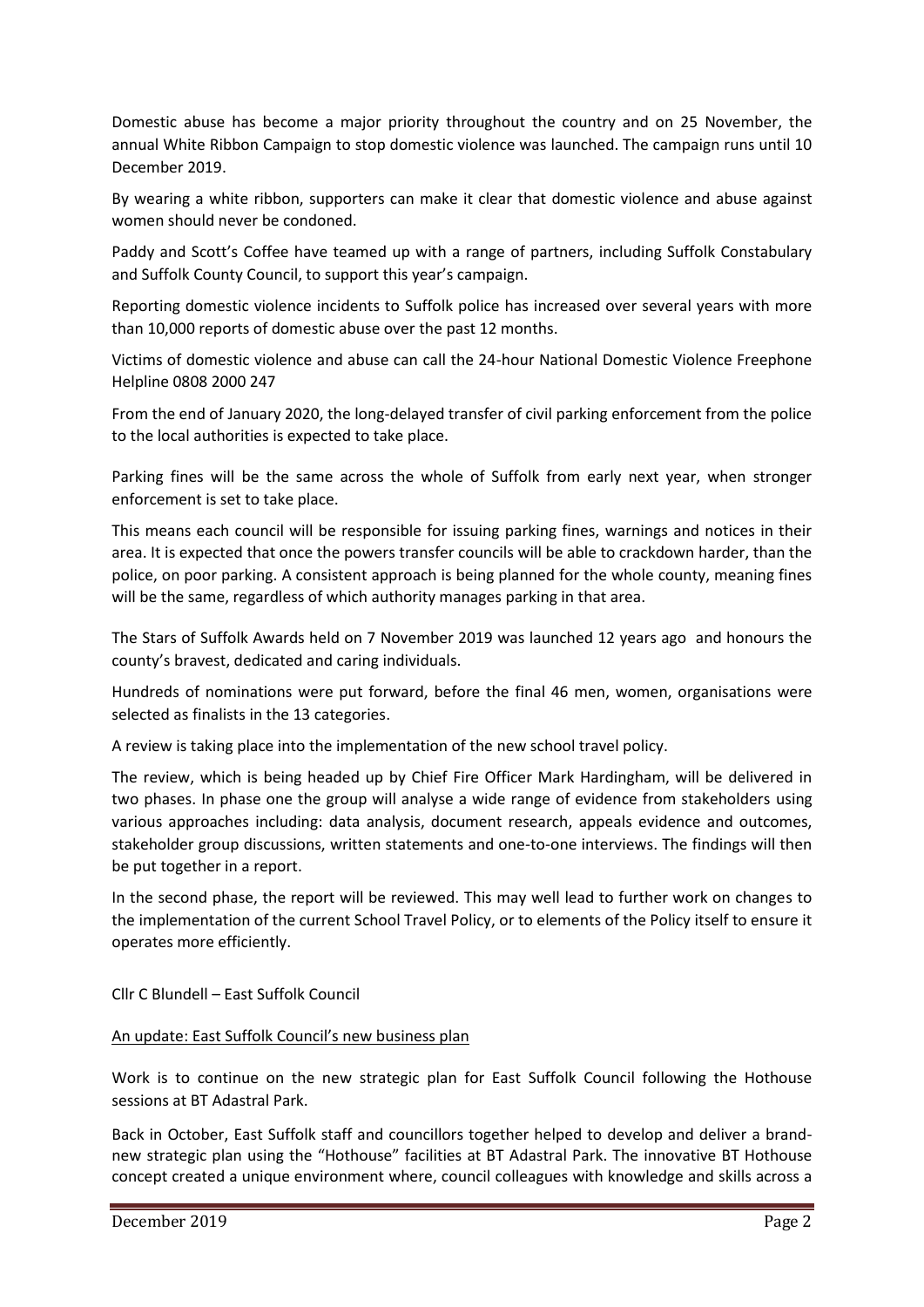broad spectrum could dedicate time solely to developing a new business plan. 88 East Suffolk colleagues from a range of different teams and levels put their minds, knowhow and enthusiasm into exploring ideas, aims and objectives covering five identified themes:

- The Environment
- Digital Transformation
- Economic Growth
- Enabling Communities
- Financial Sustainability

After three days of intense planning, discussion and teamwork – eight teams presented their ideas to the judging panel, led by the Leader of the Council and Chief Executive. Work is currently taking place to create a new strategic plan from the ideas generated from the Hothouse.

### Quality of Place Awards

The evening of 20 November saw the celebration of East Suffolk Council's annual Quality of Place Awards. The award was initiated by the previous Suffolk Coastal District Council authority in 2010 to recognise and encourage an interest in the quality of the built and natural environment of our district. It promotes an awareness of the need for high standards in all forms of design, including planning, architecture, sustainable development and landscaping and community involvement. With the formation of the new East Suffolk Council, the Quality of Place Awards were extended across the whole East Suffolk District Council Area.

Nominations were judged on quality of design and detailing, quality of workmanship, use of materials and sustainability.

East Suffolk Council's Planning Teams received an honourable mention and praise from several of the winners for providing support and advice during their projects.

The winners of this year's Quality of Place Awards are:

# **Design Award - joint winners**

- 71 Kirkley Run, Lowestoft: designed by Roger Norfolk and Rae Carr; architectural technician Andrew Middleton.
- The Listening Station and the Watch Room, Reydon: Beech Architects Ltd; structural engineer - Frith Blake Consulting; contractor - Mr & Mrs Jones.

#### **Design Award - Highly Commended**

- Lord's Terrace and Sole Bay Terrace, Southwold: CMP Architects; owner Equity Estates Home Ltd; contractor - Barnes Construction; structural engineer - JP Chick & Partners; landscape architect - Luke Broome; planning consultant - LanPro.
- Prospect Place, Framlingham; developers Hopkins Homes.

#### **Building Conservation Award**

• Sibton Abbey: architect - Tim Buxbaum; contractor - R&J Hogg; owners - The Sibton Abbey Estate; partners - Historic England and Natural England; structural engineer - Stuart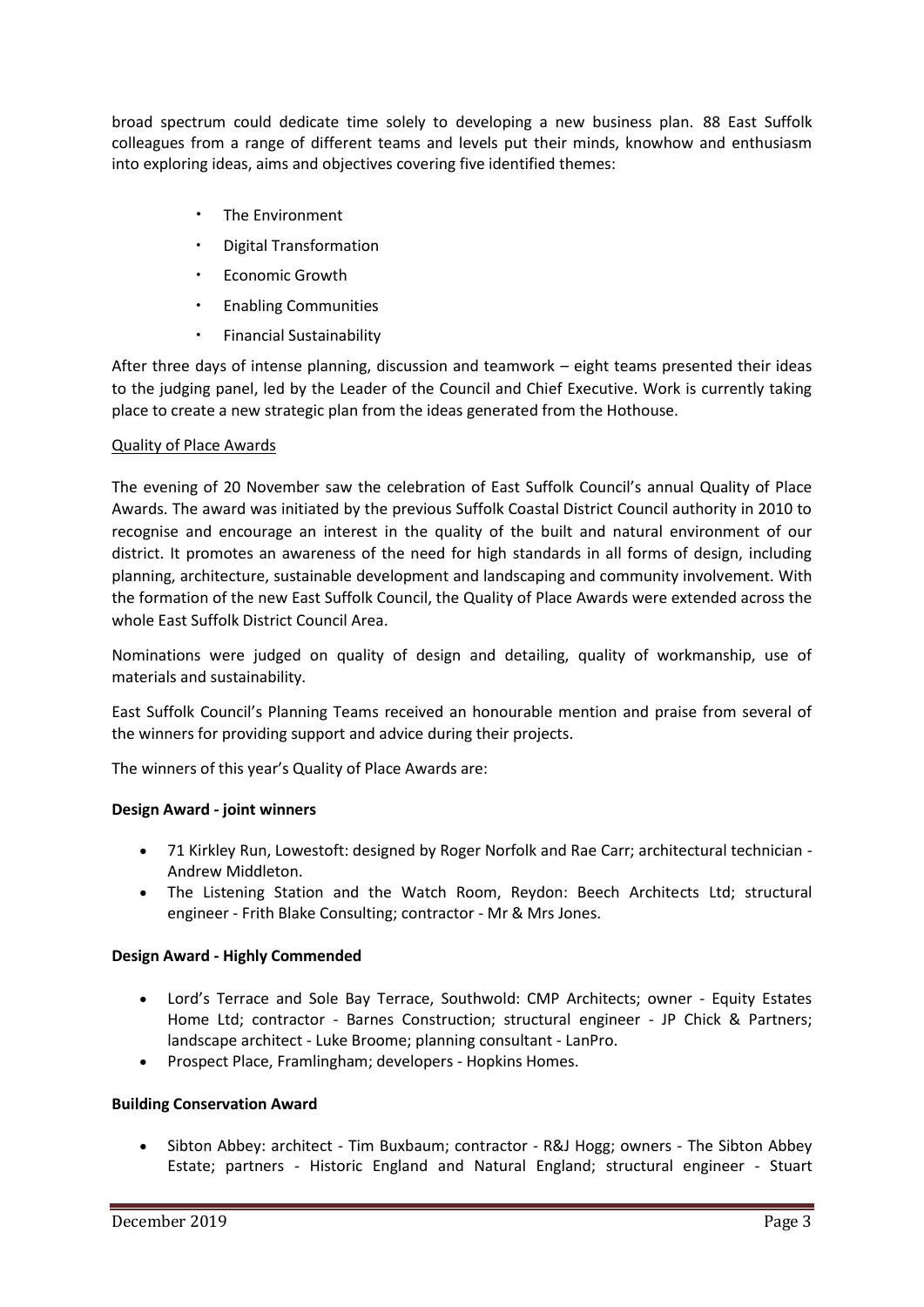Armitage, The Morton Partnership; archaeological recording - David Gill, Suffolk County Council

### **Landscape Award**

• Sutton Hoo: owners – National Trust; architects - Nissen Richards; main contractor - Vinci Construction; ship and sculpture viewing tower - SH Engineering.

#### **Community Award**

• Kelsale Signpost Restoration: engineers - Pegg & Sons; project manager - Tim Roberts; assembly - Archie Finbow

### Civil Parking Enforcement in Suffolk

Preparations for the rollout of Civil Parking Enforcement (CPE) are continuing for the new parking management plans; also known as Civil Parking Enforcement (CPE). Suffolk is one of the last areas in England to take on CPE. It already operates in over 300 district council areas in the country. The transfer of civil parking enforcement powers in Suffolk from police to district and borough councils is due to be approved in the early part of next year following lengthy delays from central government.

The upcoming changes are not with a view to raising more revenue but rather to put an affective administration in place. As a resident, there are lots of positives to the future changes for an example, the Council will be able to address parking related issues caused by inconsiderate parking that lead to obstructions of informal pedestrian crossings, non-residents parking in streets which reduces parking opportunities for residents. The upcoming plans will also assist emergency services with accessing areas they need to provide the urgent assistance.

The introduction requires an order to be laid in parliament by the Secretary of State, it's hoped that the order will be made in the early part of the new year.

#### Community Partnerships

Last week saw the last of the Community Partnerships (CP) workshops. Following these preliminary stages, the initiative is set to really come to the fore in January 2020.

Over October and November 2019, eight workshops took place focusing on each of the eight CP areas. The workshops were well attended, attendees included Councillors from tiers of local Councils – County, District and Town. There were also representatives from the Police, NHS, youth representatives and a range of voluntary sector community groups.

At the onset of each workshop, they were presented with information and key data specific to the area to provide local insight. The facts and figures detailed information on Health, social care, education, employment, housing, transport, deprivation and community services. The data helped the attendees to understand the issues specific to the local area and helped with identifying priority areas for funding.

Now that some of the key priorities have been highlighted, the formal CP problem solving meetings will begin in January. The ideas generated at each of the workshops will be explored in detail with a view to allocating funding to projects and the areas where real differences can be made. Each CP will have a £10,000 budget in 2019/20 before receiving £25,000 per year for the next three years to be spent on one or more agreed priority. There will also be a Strategic budget of £150,000 in 2019/20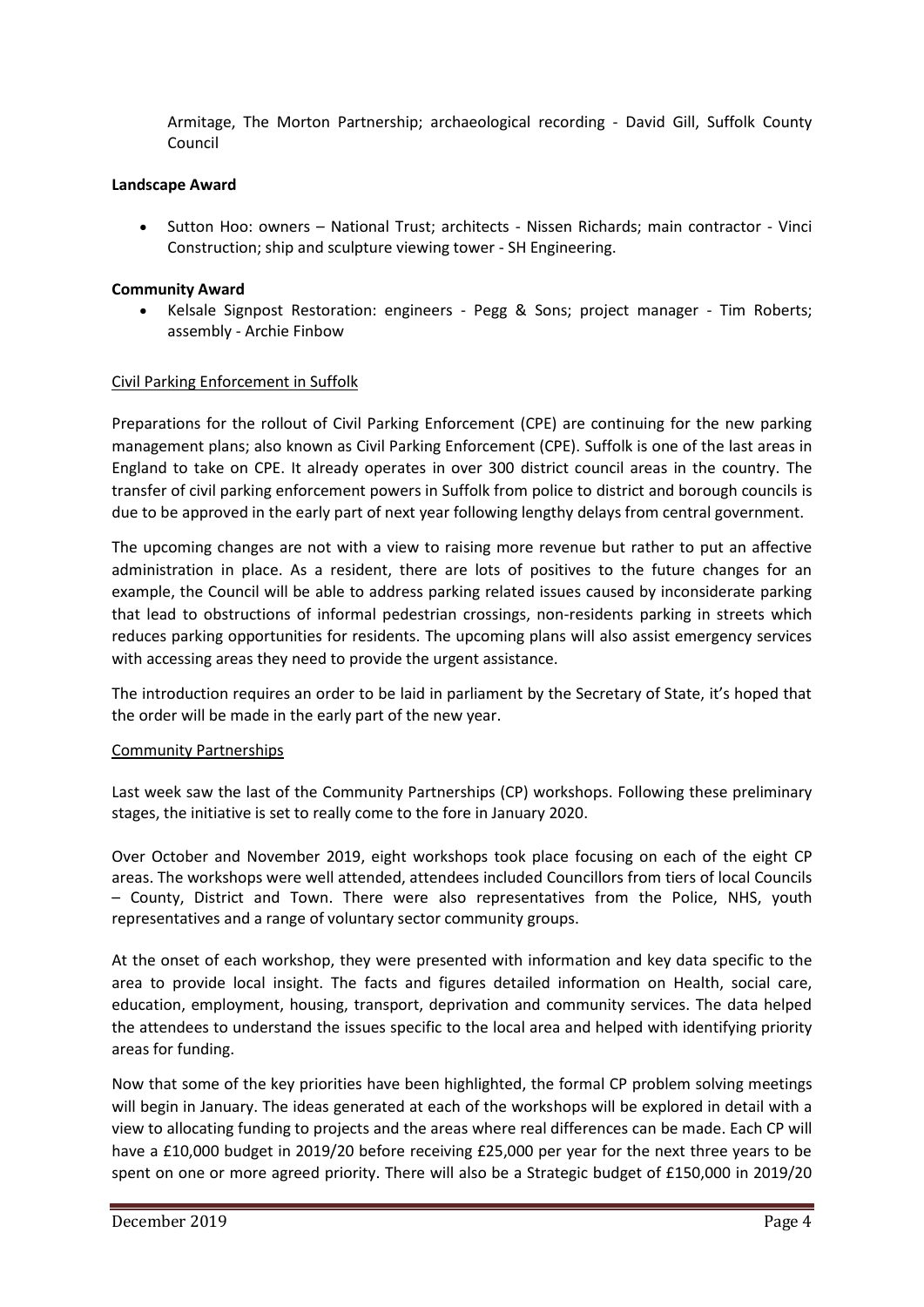and £300,000 a year for the next three years, overseen by a Community Partnership Board. The Board will consist of the all eight chairs from each CP alongside key partners including the Clinical Commissioning Groups, Suffolk Association of Local Councils, Community Action Suffolk and the Police.

The chair of CP each area will regularly meet with the chairs to look for community projects that have a "cross boarder" effect which may increase opportunities to bid into the extra district of wide funding available. As each of the CPs develop, there will be further engagement with the local community.

Just prior to the Parish Council Meeting on Wednesday 11th December 2019 I will be attending a Community Partnership meeting beginning at 5.00 pm. I will visit Purdis Farm Parish council as soon as I can but may be a little late. I hope to give an update on the CP meeting and also a progress report on finding land space for a permanent place for the PFBF Parish to meet as I advised you at the last meeting.

I believe that it would be useful to have a separate meeting outside of a Full Parish Council Meeting with members of the PC and other interested parties and local stake holders.

Finally, I would like to wish all members of the PFBF Parish Council a Happy Christmas and a healthy and prosperous 2020.

Cllr C Blundell reported that there is a large pot of money which could be available to support the building of a Village Hall in Purdis Farm. Cllr Blundell said he would continue to support the Parish Council to identify a piece of land which could be used for the purpose of building a Village Hall. **Action: Cllr C Blundell**

#### Public Forum

A member of the public was present at the meeting and highlighted the problems with surface water at both ends of Straight Road which he believed was caused by the soakaways being blocked. Parish Councillors stated that the Clerk would again report the problems to Suffolk County Council Highways and Cllr Patricia O'brien. The member of the public was advised to also report the problem to Suffolk County Council. **Action: Clerk**

The meeting was re-convened

# **171.19 Planning**

Cllr G Watts reported on the following planning applications.

DC/19/4612/FUL Woodside Felixstowe Road Foxhall – Loft conversion including dormer to rear, rooflights to front and window to side.

Cllr G Watts reported that the Parish Council had not objected to the application but would support neighbours if they objected.

### **172.19 Clerk's Report**

The purpose of this report is to update members on outstanding issues, items received after the deadline for agenda items, correspondence and action taken by the Clerk.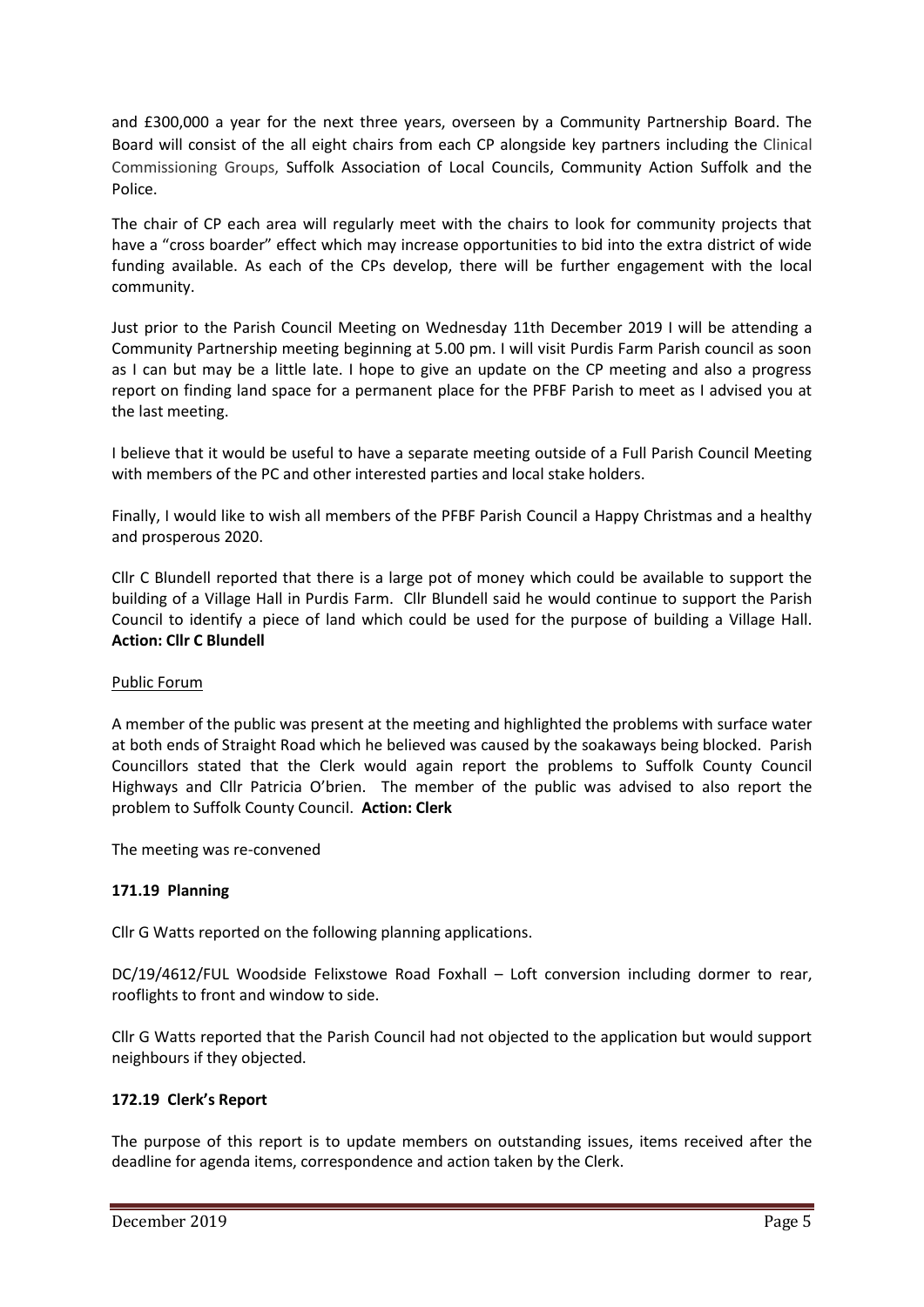### Section 137 Expenditure

The Ministry of Housing, Communities and Local Government (MHCLG) has notified the National Association of Local Councils (NALC) that the appropriate sum for the purpose of section 137(4)(a) of the Local Government Act 1972 (the 1972 Act) for parish and town councils in England for 2020-21 is £8.32 per elector.

This is the amount as a result of increasing the amount of £8.12 for 2019-2020 by the percentage increase in the retail index between September 2018 and September 2019, in accordance with Schedule 12B to the 1972 Act.

Cllr Sue Baxter, chairman of NALC, responded: "NALC welcomes this earlier than usual notification from the government about the increase to the level of Section 137 expenditure for local (parish and town) councils. This is important as Section 137 enables local councils to spend a limited amount of money for purposes for which they have no other specific statutory power, and will help England's 10,000 local councils continue to build stronger communities."

# Flu Jab

Every winter unpaid carers miss out on a free NHS flu jab despite the fact that they are entitled to have one. If you receive a carer's allowance or you look after somebody who would not be able to manage without your support if you fall ill, or if you know someone who is a carer, then you can speak to your GP or pharmacist about getting vaccinated as well as the person(s) you care for. Flu is a common infectious viral illness spread by coughs and sneezes. It can be very unpleasant. It's not the same as the common cold and is caused by a different group of viruses. The symptoms tend to start more suddenly, be more severe and last longer. This is why it is important that carers have a flu vaccination to help protect themselves as well as the person for whom they care for.

There are a lot of myths about flu and many people worry that the vaccine can give you the flu. Please be assured that this isn't possible as there is no live influenza virus in the vaccine. As with any vaccine you may have some side effects that could include a mild fever and slight muscle aches for a day or so. As with other vaccines, the flu vaccine is not 100% effective in all cases. This is because different strains circulate during the season and they can adjust over time. However the benefit of having the vaccine is if you are unfortunate enough to catch flu after the vaccine, often the symptoms are milder and short lived.

For more information about flu jabs for carers, visit Carers UK at [https://www.carersuk.org/](https://onesuffolk.us10.list-manage.com/track/click?u=47b90ac34c3466a0c3f5f96d0&id=1da07f6c41&e=23d4e89f1a) and for general information around staying well this winter, visit: [http://www.nhs.uk/staywell/carers.](https://onesuffolk.us10.list-manage.com/track/click?u=47b90ac34c3466a0c3f5f96d0&id=9d5f8f2e2e&e=23d4e89f1a)

# **173.19 To discuss the CIL receipts allocated to Foxhall because of the Straight Road development**

Cllr A Day reported that the Parish Council are still waiting for the costs of completing a full survey on Straight Road. It was agreed that the Clerk should contact Suffolk County Council again requesting a cost for the work. **Action: Clerk**

# **174.19 To discuss the repairs to Brightwell Village Sign**

The Clerk reported that Cllr Patricia O'brien Suffolk County Council had agreed to provide £1,000 Locality Budget towards the cost of the repairs to Brightwell Village Sign of £1030.00 Councillors expressed a vote of thanks to Patricia for her continued support. **Action: Clerk**

# **175.19 Budget 2020/2021 / Precept 2020/2021**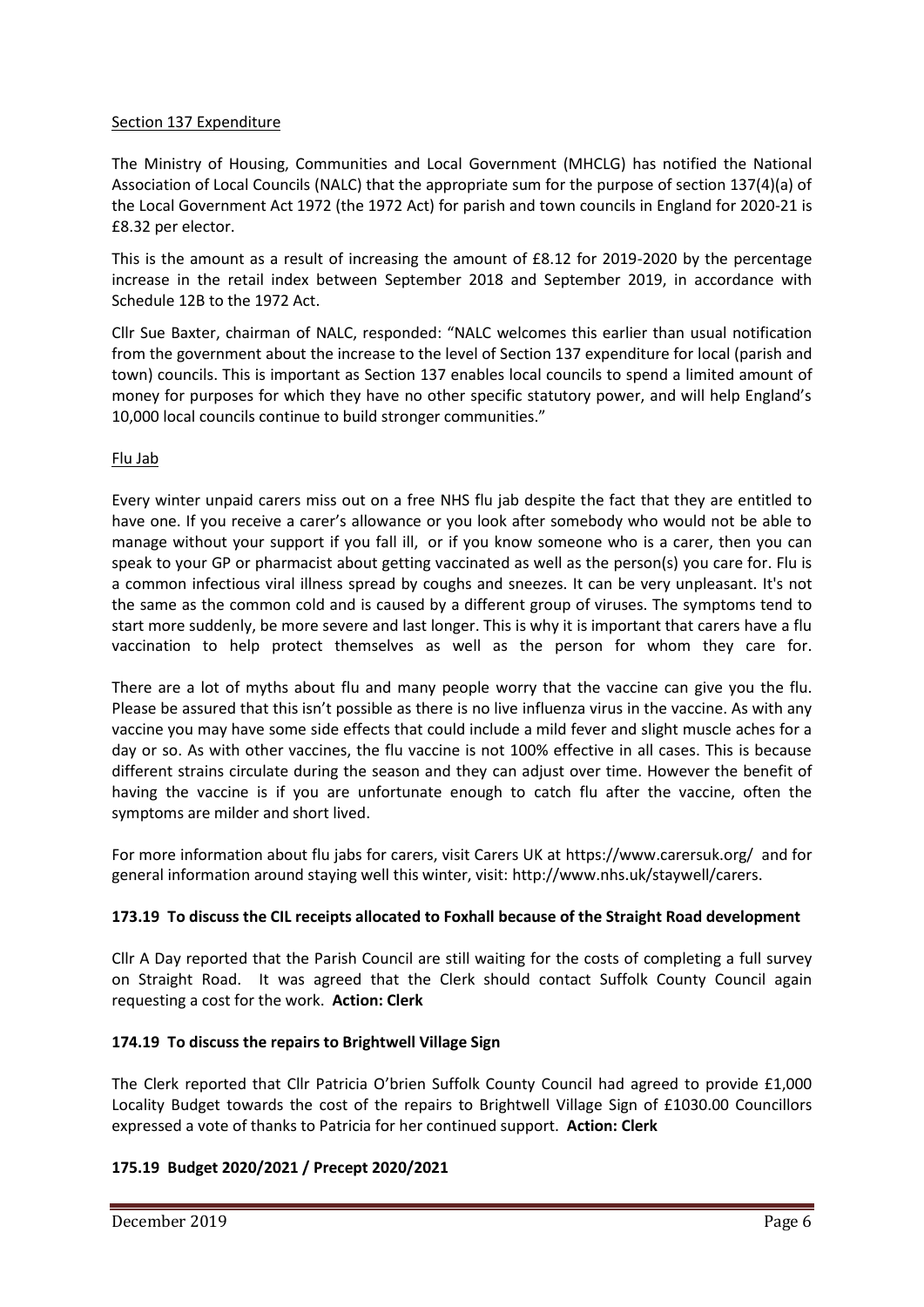Councillors discussed the budget for 2020/2021 which had previously been circulated. The budget was accepted by the Parish Council. Cllr G Watts proposed, seconded Cllr B Newell that the budget be accepted and that the Parish Council should precept for £7,500 for the year 2020/2021 – all in favour. It was noted that the precept would remain the same as for the year 2019/2020. **Action: Clerk**

#### **176.19 Finance**

| <b>Income</b>                                    |          |
|--------------------------------------------------|----------|
| None                                             |          |
| <b>Expenditure</b>                               |          |
| A J Buggs Salary and Expenses November 2019      | £289.80  |
| Richard Berry Repairs to Brightwell Village Sign | £1030.00 |

Cllr E Warham proposed, seconded Cllr P Edmunds that the above expenditure is approved – all in favour.

#### **177.19 Correspondence**

None

#### **178.19 Meetings attended by councillors / clerk**

None

#### **179.19 Members questions to the Chairman**

- a. Cllr P Edmunds asked the question as to whether the Parish Council could use funds to provide soakaways in Straight Road.
- b. Cllr A Day asked whether the charity issue concerning the old Foxhall charity had been resolved. The Clerk reported that the Charity Commission had been in touch with Cllr A Wells and the Charity Commission confirmed that the Charity had already been closed.
- c. Cllr B Newell reported that the trees at the Bell Lane Crossroads is obscuring road signs. **Action: Clerk**
- d. Cllr B Newell reported that Brightwell Church needs a new organ. Cllr Newell said that she would discuss with the Church Committee and report back to the next Parish Council meeting to see whether the Parish Council would be prepared to support them. **Action: Cllr B Newell / Clerk**

#### **180.19 Date of next meeting**

**Parish Council Meeting Wednesday, 8 th January 2020**

#### **The Chairman closed the meeting a 20.54 pm**